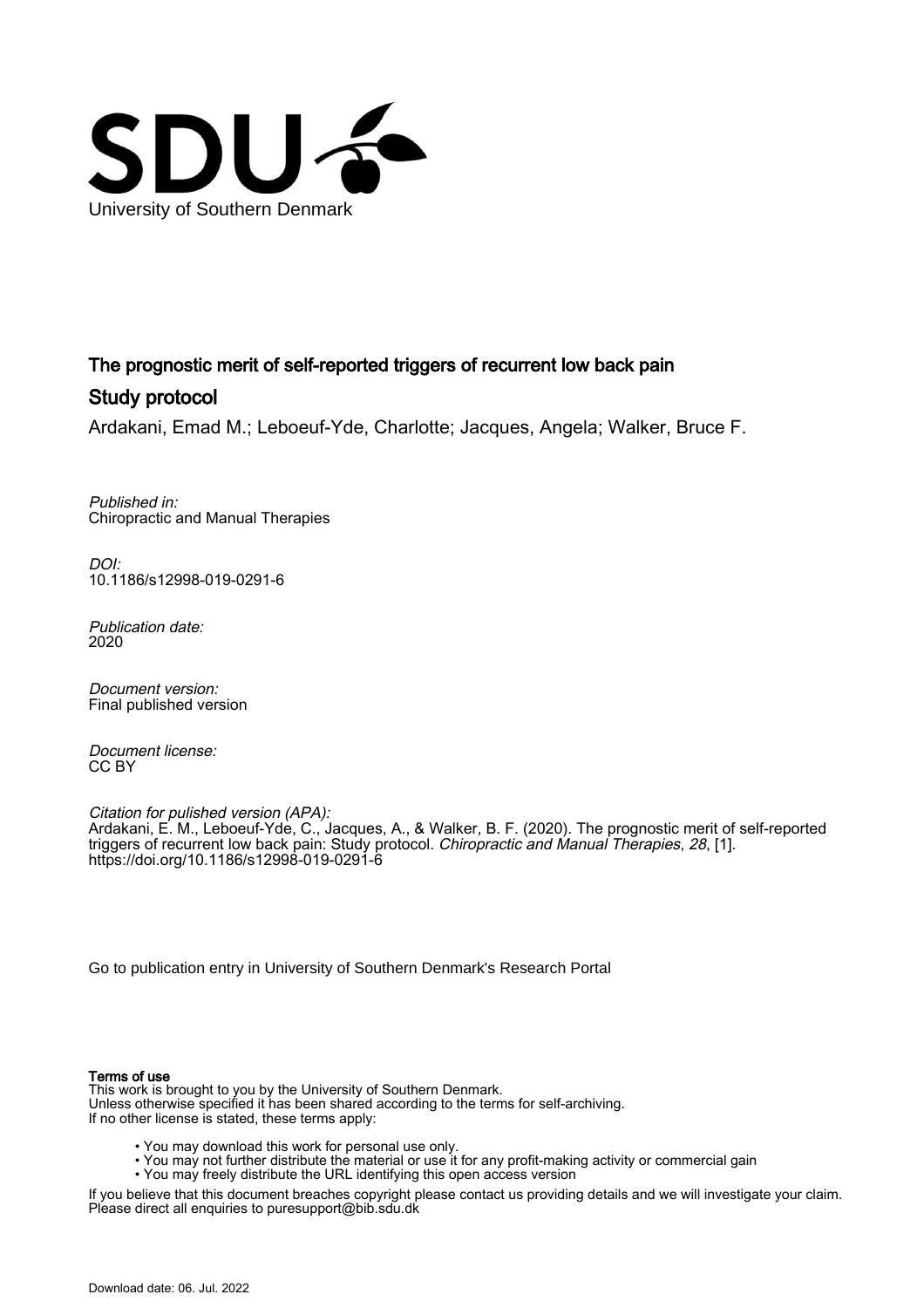# **STUDY PROTOCOL** And the set of the set of the set of the set of the set of the set of the set of the set of the set of the set of the set of the set of the set of the set of the set of the set of the set of the set of the

# The prognostic merit of self-reported triggers of recurrent low back pain: study protocol

Emad M. Ardakani<sup>1[\\*](http://orcid.org/0000-0001-6001-2685)</sup> $\odot$ , Charlotte Leboeuf-Yde<sup>1,2</sup>, Angela Jacques<sup>1,3</sup> and Bruce F. Walker<sup>1</sup>

# Abstract

**Background:** Most cases of low back pain (LBP) are regarded as non-specific and current studies indicate that for many this is a chronic recurrent condition, in which people experience episodes of pain with symptom-free periods in between. It is likely that acute exposure to some factors triggers the reappearance of new episodes in recurrent LBP regardless of the causality of the underlying condition (i.e. risk factors). Additionally, it has been shown that LBP patients present with different trajectories and different trajectories possibly have different triggers. Hence, dividing patients into some clinically meaningful subgroups may offer new insights into triggers, effective preventive strategies and, therefore, prognosis. This study aims to identify self-reported triggers and trajectories of episodes of recurrent LBP and to examine the prognostic association between different triggers and LBP trajectories.

Methods: This is a longitudinal, multicentre, Australia-wide observational study of patients with recurrent non-specific LBP. Two hundred adults with at least a one-year history of LBP will be recruited from primary care clinics or private practices and followed for a year. Each will receive an SMS every fortnight (26 time-points in total) enquiring the occurrence of a new episode of pain in the past 2 weeks and its intensity. Upon report of a new episode, a telephone interview will be performed to appraise exposure to self-nominated triggers in a period of 24 h preceding the pain. Trajectories will be identified by latent class analysis at the end of the follow-up based on the pain intensity, frequency, and length of episodes. Triggers will be categorised into physical and psychosocial groups. Generalised linear mixed models with logit links will be used to explore pain triggers associated with pain trajectories.

**Discussion:** The completion of this study will provide insight into the patients' self-reported triggers of LBP and also their possible prognostic association with different trajectories. Some newly-identified and pre-identified triggers are likely to be found and reported.

Keywords: Non-specific LBP, Trigger, Trajectory, Prognosis, Prevention

# Background

Low-back pain (LBP) is among the most common causes of disability globally with a point prevalence of about 10–30% of the world population, with pain ranging from mild to severe  $[1-3]$  $[1-3]$  $[1-3]$  $[1-3]$  $[1-3]$ . It is endemic, being reported by about 80% of people at some point in their life  $[4-6]$  $[4-6]$  $[4-6]$  $[4-6]$ . In the Global Burden of Disease study report (GBD 2017), LBP was ranked as the leading cause of disability [\[7](#page-7-0)]. Also, for many, LBP is a chronic lifetime condition that

\* Correspondence: [E.Ardakani@murdoch.edu.au](mailto:E.Ardakani@murdoch.edu.au) <sup>1</sup>

 $1$ College of Science, Health, Engineering, and Education, Murdoch University, Murdoch, 90 South St, Murdoch, Perth, Western Australia 6150 Full list of author information is available at the end of the article

imposes a significant burden on them and the health budgets of many countries [[8](#page-7-0)].

The economic burden of chronic LBP such as inpatient or outpatient physical therapy, pharmacy, and work absenteeism is considerable and increasing, and seems to be comparable to the cost of other chronic conditions like heart disease or diabetes [[9\]](#page-7-0). There are numerous treatment options used for LBP, with almost 30% of LBP management costs allocated to physical therapy and medications  $[10]$  $[10]$ . However, there is still no over-arching effective treatment of choice for the type of LBP that is described as 'non-specific' [[11\]](#page-7-0). It is so called because its aetiology is unknown and, therefore, remains

© The Author(s). 2020 Open Access This article is distributed under the terms of the Creative Commons Attribution 4.0 International License [\(http://creativecommons.org/licenses/by/4.0/](http://creativecommons.org/licenses/by/4.0/)), which permits unrestricted use, distribution, and reproduction in any medium, provided you give appropriate credit to the original author(s) and the source, provide a link to the Creative Commons license, and indicate if changes were made. The Creative Commons Public Domain Dedication waiver [\(http://creativecommons.org/publicdomain/zero/1.0/](http://creativecommons.org/publicdomain/zero/1.0/)) applies to the data made available in this article, unless otherwise stated.





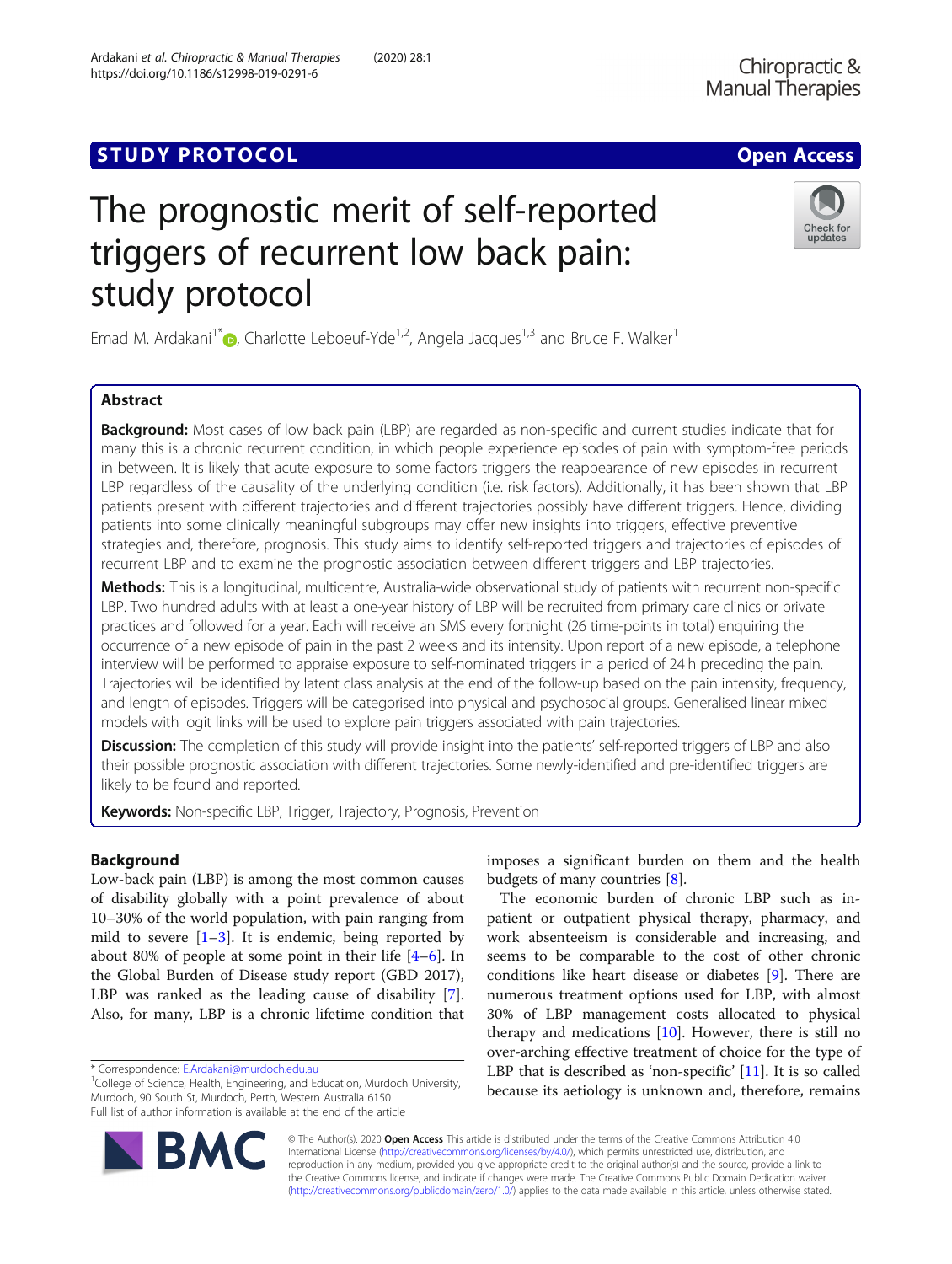a condition that is difficult to manage for both clinicians and policymakers [\[12](#page-7-0), [13](#page-7-0)].

It is shown that the natural history of non-specific LBP does not follow precisely an acute, subacute or chronic pattern as described by Nachemson and Bigos back in 1984 [[14\]](#page-7-0). Today, it has been noted that in the general population and primary care setting, low back pain appears to be mostly persistent or recurrent [\[15](#page-7-0)]. This manifests as either a persistent episode of pain with different levels of severity (i.e. flare-ups) over a long time or a new episode of pain after a period of being painfree. Hence, despite common beliefs that LBP is a selflimiting condition, its prognosis is not as favourable as previously believed since it recurs in most instances, and many sufferers experience continuous or multiple episodes of pain in the course of the disease [\[16](#page-7-0)–[24\]](#page-7-0).

LBP, in fact, could be compared to other chronic recurrent diseases such as asthma or migraine where it is believed that the 'disease' needs to be established first (i.e. the onset of the very first symptoms where one was disease-free/symptom-free previously), followed by episodes of exacerbations later during the course of the disease. Likewise, some people have the 'disease' of LBP with many ensuing back pain episodes (exacerbations) throughout their lives [\[25](#page-7-0)]. Thus, it is plausible to approach LBP like asthma or migraine in which there is an underlying cause or a number of causes for the 'disease' (known as risk factors), while many factors contribute toward its exacerbations (acknowledged as triggers). This concept of an underlying 'disease' and consecutive episodes is crucial in the research of episodic, recurring conditions, particularly when risk factors (RFs) are likely to be different from triggers. Consequently, an acknowledgement of a disease-free period and an accurate, precise definition of an episode and non-episode (a pain-free break between two distinct episodes) seems to be indispensable when investigating RFs or triggers of LBP [[26](#page-7-0)].

In 2002, de Vet et al. highlighted the necessity for a clear definition of an episode and non-episode in order to bring unanimity into LBP research and make the interpretation of research findings more tangible [\[27](#page-7-0)]. Since they could not find a unanimous definition through a review of the literature, they proposed new definitions for an episode and non-episode following group discussions. This was: "An episode of low back pain is defined as a period of pain in the lower back lasting for more than 24 hours, preceded and followed by a period of at least one month without low back pain". The proposal was based on what was commonly used in research plus patients' abilities to recall the pain [\[27](#page-7-0)]. However, a relatively recent systematic review of the definition of recurrent low back pain noted that there is still a great diversity in the definition of recurrent LBP [\[28](#page-7-0)]. de Vet's definition can be broken down into two

components: 1) definition of pain period (episode) and 2) definition of pain-free period (non-episode). Although the validity of the definition of a non-episode (four weeks pain-free period) was studied in the general population and primary care and shown to be applicable [[29](#page-7-0), [30\]](#page-7-0), their proposed definition for an episode (a LBP for at least 24 h) has not been scientifically confirmed.

With the Acknowledgement of LBP as an episodic, recurrent disorder, studying its course by just measuring, observing, and reporting on a few episodes or a few points in time at long intervals will not likely reflect the actual long-term course of LBP since data are missed between those measurements. In other words, those discontinuous measurements will not adequately describe the pain profile over time. In this respect, some studies have investigated LBP trajectories and the following points were identified as their major findings:

- Almost all LBP studies confirmed a recurrent episodic or persistent pattern [[31](#page-7-0)]
- Various subgroups have been identified although based on different methods of classification [\[32](#page-7-0)–[34\]](#page-7-0).
- It was shown that there is a stable pattern across the course of LBP in individuals, and it is very unlikely for someone with severe or long-lasting LBP to become completely pain-free over time and vice versa [[33](#page-7-0), [35](#page-7-0)].

However, unless the pain trajectories are properly recorded, it would not be possible to investigate if different trajectories have different prognoses, especially following treatment. Additionally, possible associated triggers can be studied and identified when investigating the trajectories of LBP. This potentially allows the specification of those triggers that exacerbate new episodes of pain and possibly cause different types of trajectories. Also, the knowledge of triggers of episodes of LBP could contribute to the effective prevention and self-management opportunity rather than attempting to 'cure' the condition.

Steffens et al., in 2014, sought clinicians' view on short- and long-term triggering factors of a new episode of LBP and found biomechanical factors as the main contributing causes for both. They, however, have only taken the physiotherapists' point of view into consideration, not those of the patients' themselves [\[36\]](#page-7-0).

In 2015, Steffens et al. conducted a case-crossover study, which looked at exposure to some predetermined factors that they thought might act as triggers of acute episodes of LBP. They reviewed 999 patients who sought care in a primary care setting. Factors that were considered to contribute to the reoccurrence of a new episode were physical factors such as lifting heavy loads, awkward posture, physical activity, and psychosocial factors like alcohol intake and distraction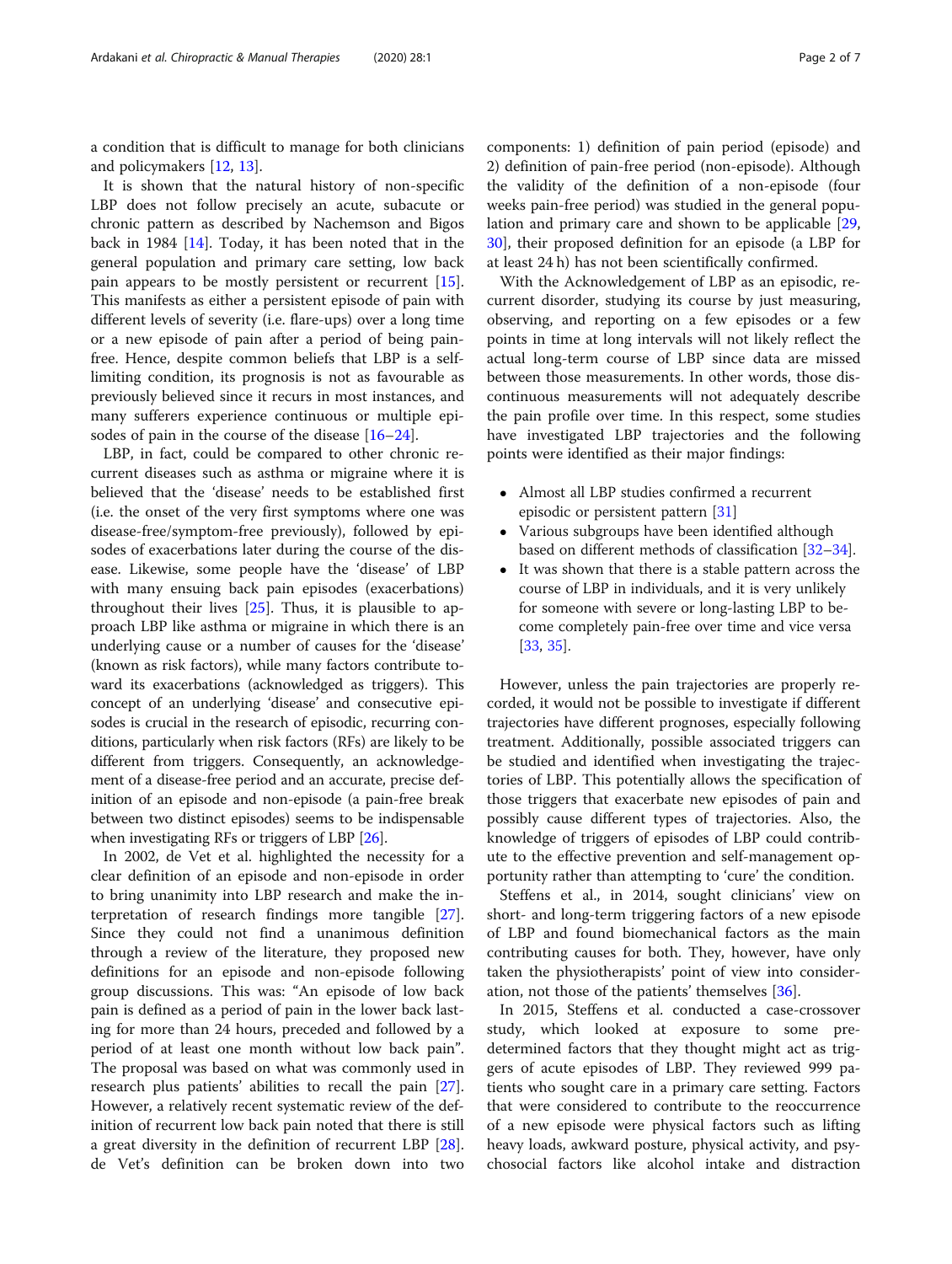during activity and fatigue. Exposure was measured 2 h, 24–26 h, and 48–50 h prior to the onset of back pain. All physical triggers were significantly associated with an elevated risk of an acute episode of LBP. Fatigue and distraction among psychosocial triggers were also associated with an increased risk of pain. Nevertheless, in this study, the authors only investigated one acute episode of LBP [[37\]](#page-7-0). A secondary analysis of the same study indicated that the patients are reliably capable of identifying their LBP triggering factors [[38](#page-7-0)].

Another study in 2016 compared patients' and physiotherapists' views on triggers for LBP. In this study, even though the category of biomechanical factors was identified as the main trigger by both patients and clinicians, there were some dissimilarities in its subcategory. No new factor was identified. Nonetheless, it seems that patients' views were their general understanding and not episode-specific [\[39\]](#page-7-0).

Persuasively, it is likely that the outcome will be more plausible and trustworthy in a study where chronic recurrent LBP sufferers are followed for a more extended period, and triggers are identified for every single episode, since the prognostic association between triggers and trajectories may be recognised. Our literature search failed to reveal any study in which the aforementioned methodological strategies were implemented.

This approach may enable clinical scientists to better understand the course of LBP and its relation to triggers. Also, frequent measurements allow researchers to take the number of episodes and their duration into account to accurately define episodes and non-episodes; something that is still lacking in the literature. Another advantage of repeated measurements is to potentially classify patients into appropriate clinical subgroups based on intensity, frequency, and duration of episodes that may suggest a new approach towards triggering factors, prevention, and prognosis.

#### Aims and objectives

The primary aim of the study is to report the triggers of recurring episodes of LBP. The secondary aim is to examine the prognostic association between different triggers and LBP trajectories.

The objectives of this study are:

- a) To identify participants' beliefs on the trigger(s) of their episodes of recurring LBP
- b) To identify self-reported trajectories of recurring LBP
- c) To identify clinicians' views on triggers of LBP
- d) To explore the agreement between patients' and clinicians' views on triggers of LBP

# Methods/design

This is a longitudinal, multicentre, Australia-wide observational study of patients with recurrent non-specific LBP. The study has been approved by the Human Research Ethics Committee at the Murdoch University, Perth, Western Australia (project number 2019/034).

# Study flow

Eligible LBP sufferers who seek care from our participating clinicians are identified for inclusion and will be provided with an information letter and a consent form. Upon signing the consent form, the baseline questionnaire will be given to study participants to complete and be collected by clinicians. Consequently, participants will be enrolled in the SMS tracking system/software via their mobile phone numbers. Figure [1](#page-4-0) depicts the process of recruitment and follow-up.

Data in this study will be gathered via a baseline questionnaire, frequent SMS-based questionnairs, telephone interview questionnaires, and clinicians' questionnaires.

After enrolment in the study and registration into the automated SMS system/software, each patient will receive one SMS every 2 weeks to investigate the occurrence of any new episodes of LBP. If the patient reports a new recurrent episode of pain via SMS, they will be contacted via phone by a trained member of the research team, and a telephone interview will be scheduled and performed. If a patient forgets to answer the SMS, which may happen at the beginning, in particular, a member of the research team will contact them by phone and a new explanation of the study procedure/aims will be given. This approach is necessary to ensure high compliance.

# Study participants

Patients with low back pain attending primary care clinics will be encouraged to participate in this study. We intend to recruit patients aged 18 years and older. There is no predilection about the per cent of males and females participating in this study. However, it is anticipated that the proportion will be approximately equal. The sample size is 200 (see below for details) and the study is planned to be conducted Australia wide.

The following criteria are considered for inclusion in the study:

- Patients aged 18 years and over who sought care for pain in the area between the 12th rib and buttock crease
- History of non-specific recurrent low back pain in the past year without leg pain (participants are required to have experienced at least two episodes of LBP with the reported intensity of no less than two on the numerical rating scale (NRS) in addition to a pain-free period in between)
- Mobile (smart) phone possession and ability to use its SMS function
- Ability to understand, read and speak English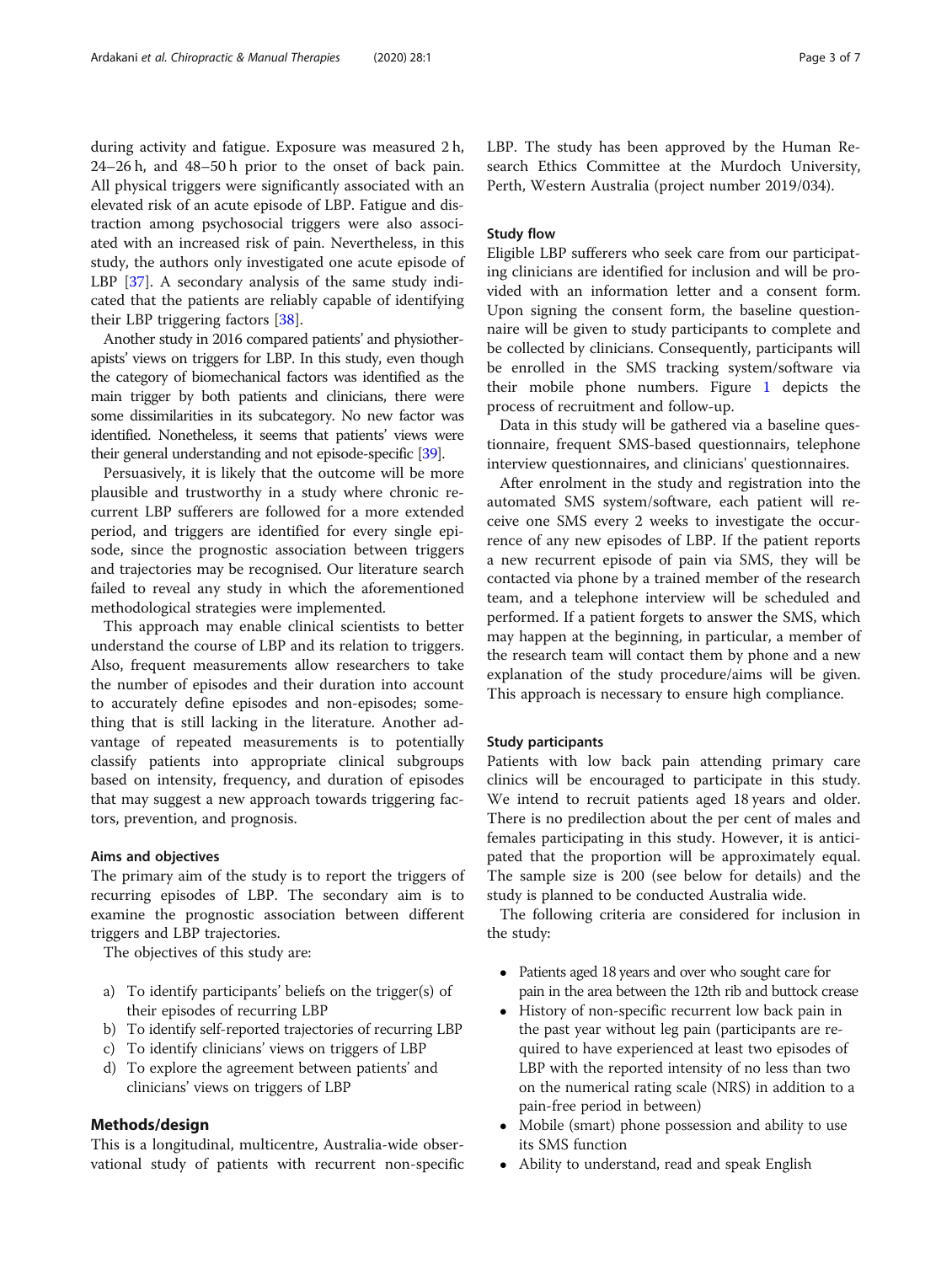<span id="page-4-0"></span>

 Consent, ability, and willingness to participate for the full duration of the study (52 weeks)

The following criteria will exclude a patient from participating:

- Persistent ongoing LBP, specific LBP such as radiculopathy, disc problems, spinal canal stenosis, fractures, and metastases.
- Secondary and tertiary care seekers
- History of spinal surgery or severe co-morbidities such as osteoarthritis, osteoporosis, uncontrolled diabetes (to be confirmed by our participating clinicians).
- LBP in special populations (e.g. Parkinson's disease or pregnant women)

# Participating clinicians

Different clinicians and practices (this will include chiropractors, physiotherapists, and GPs) will be approached to help recruit the study sample. Below is the list of

potential organisations, practices, and clinicians, who will be contacted and asked for support:

- Murdoch chiropractic alumni (practising anywhere in Australia)
- Murdoch University Chiropractic Clinic (MUCC)
- Australian Osteopathic Association
- Chiropractic Australia
- Australian Chiropractors Association
- The Australian Chiropractic Research Network (ACORN)
- Supervisors at MUCC
- General practitioners within a 10 km radius of Murdoch University
- Physiotherapy clinic at Curtin University of Technology

# Data collection

In this study, data are being collected via different questionnaires: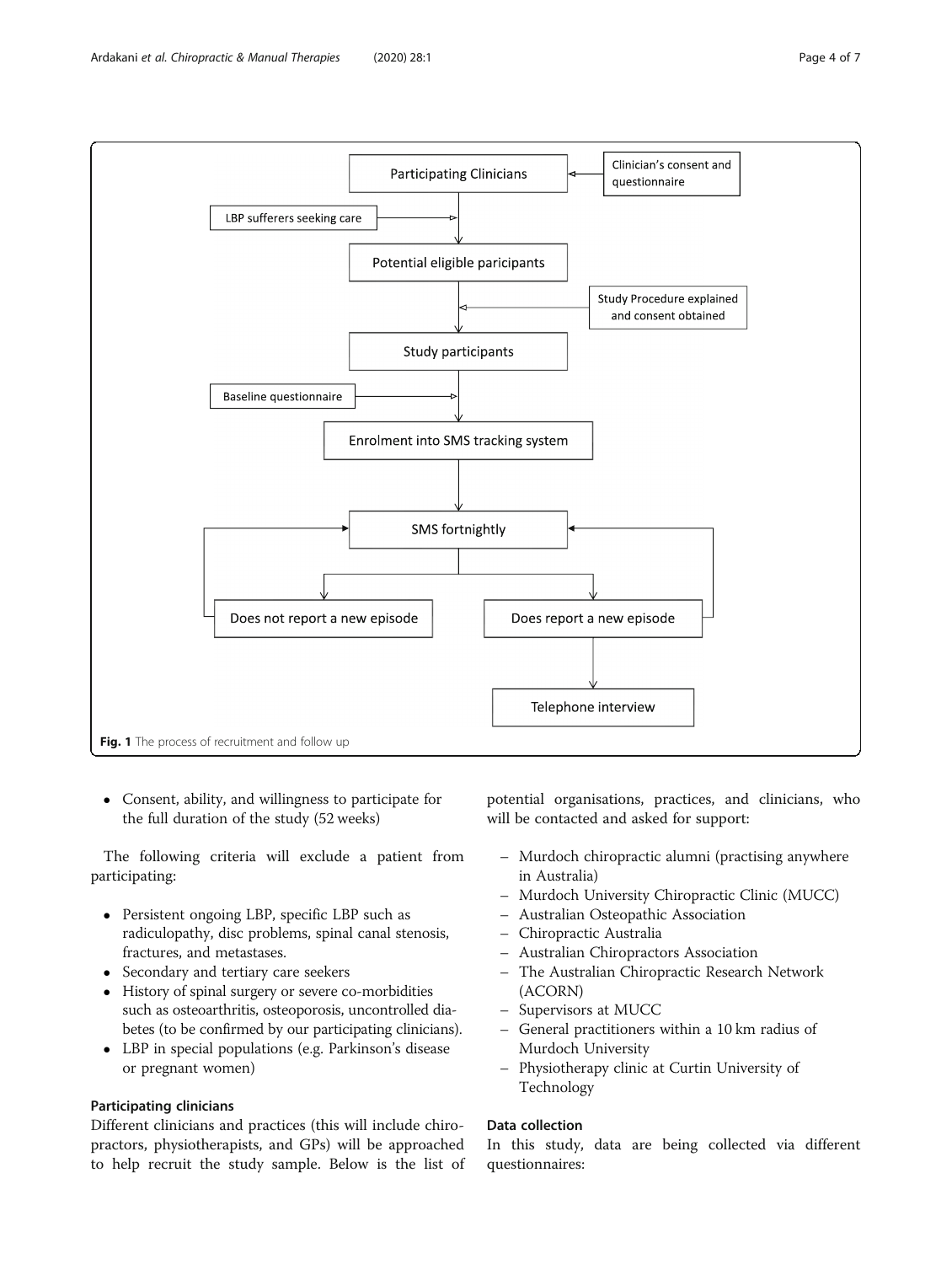# Baseline questionnaire

Sociodemographic data will be collected when the patient consents to participate in the study. This consists of age, sex, height, weight, level of education, level of daily activity, an estimated number of episodes in the preceding year before the baseline, the (visual) trajectory of their pain pattern in the past year [\[40\]](#page-7-0), and depression and anxiety state. Participants' anxiety and depression scores will be collected via the 9-item Patient Health Questionnaire (PHQ-9) [[41](#page-7-0)–[43](#page-7-0)] and 7-item generalized anxiety disorder (GAD-7) [[44,](#page-7-0) [45](#page-7-0)].

# SMS questionnaire

Once enrolled, each participant receives one SMS fortnightly. Two short, simple questions will be asked in each SMS. Those questions enquire about the number of days with low back pain that had an effect on their daily activities ("troublesome") in the past two weeks (0– 14), and the severity of the pain at its worst (1–10) based on the NRS [\[46](#page-7-0)–[48\]](#page-7-0). Patients will receive a reminder or a phone call if they fail to answer a SMS questionnaire.

# Semi-structured telephone interview

During the telephone interview, details regarding the recent episode of low back pain will be confirmed. These include the location and duration of the recent low back pain experience. An open-ended question will be asked relating to exposure to anything during the 24 h preceding the onset of this episode that the study participants believe could have triggered the current episode. Finally, prior exposure to some well-known and previously documented triggers will be investigated through a structured interview. These are fatigue, manual tasks, moderate and vigorous physical activity, distraction during a task. The open-ended question is asked first so as not to lead the participant.

# Clinicians' questionnaire

This short questionnaire contains some basic questions regarding clinician's name, age, sex, contact details, types of practice/registration, and years in practice (this information is collected for description purposes and determination of diversity of the participating clinicians and study population). In addition, their views on triggers of non-specific low back pain will be solicited.

# Sample size calculation

As Latent Class Analysis (LCA) is not based around hypothesis testing, and there is no formal approach to calculate sample sizes. Critical factors that will affect sample size include prevalence, the sensitivity of items (i.e. class-specific prevalences), and size of classes being fitted in the model. A broadly accurate guide indicated by other researchers uses a minimum of  $n = 200$  [\[49](#page-7-0)–[53](#page-7-0)].

Three to four classes have been identified as a maximum for the outcomes being explored in this analysis. A sample size of  $n = 200-300$  has been based on the optimal minimum sample size required for LCA, allowing for 20% contingency.

A sample size of  $n = 200$  has 80% power to detect an odds ratio of 1.35 in adjusted logistic models comparing pain triggers against pain trajectory outcomes (intensity, frequency, length) between four groups (obtained via LCA) over 26-time points, with alpha =  $0.05$  and beta = 0.2. (G\*Power 3.1.7).

# Statistical Analysis

All descriptive summaries of patient characteristics, pain outcomes and pain triggers will include means and standard deviations or medians, interquartile ranges and ranges for continuous data and frequency distributions for categorical data. Data will be grouped according to demographic and other relevant patient factors including gender, age category, BMI category, and amount of physical activity (low, moderate, high) as well as pain pattern trajectories and triggers. All group comparisons will be performed using Chi-square tests for categorical data, and parametric one-way ANOVA or nonparametric Wilcoxon signed rank tests, depending on normality. Normality will be checked using graphical methods and Shapiro-Wilk tests. Data for patients lost to follow-up will be included up until the time of their abandonment.

# Identifying pain pattern trajectories

Latent Class Analysis (LCA) will be performed in order to identify pain pattern trajectories fortnightly over 12 months based on pain intensity, frequency, and length of episodes. Summaries of patient characteristics for each pain pattern trajectory will be described and compared between trajectories.

Multinomial logistic regression or binary logistic regression using dummy variables will be used to examine patient characteristics as predictors of trajectory membership. Results will be summarised using odds ratios (ORs) and their 95% confidence intervals (CIs).

# Identifying pain triggers

Pain triggers will be identified from data obtained from open- and close-ended questions in the telephone interview questionnaires. All nominated triggers will be categorised into physical and psychosocial groups.

Summaries of patient characteristics for trigger subgroups will be described and compared between trigger category subgroups such as age category, gender and physical activity categories.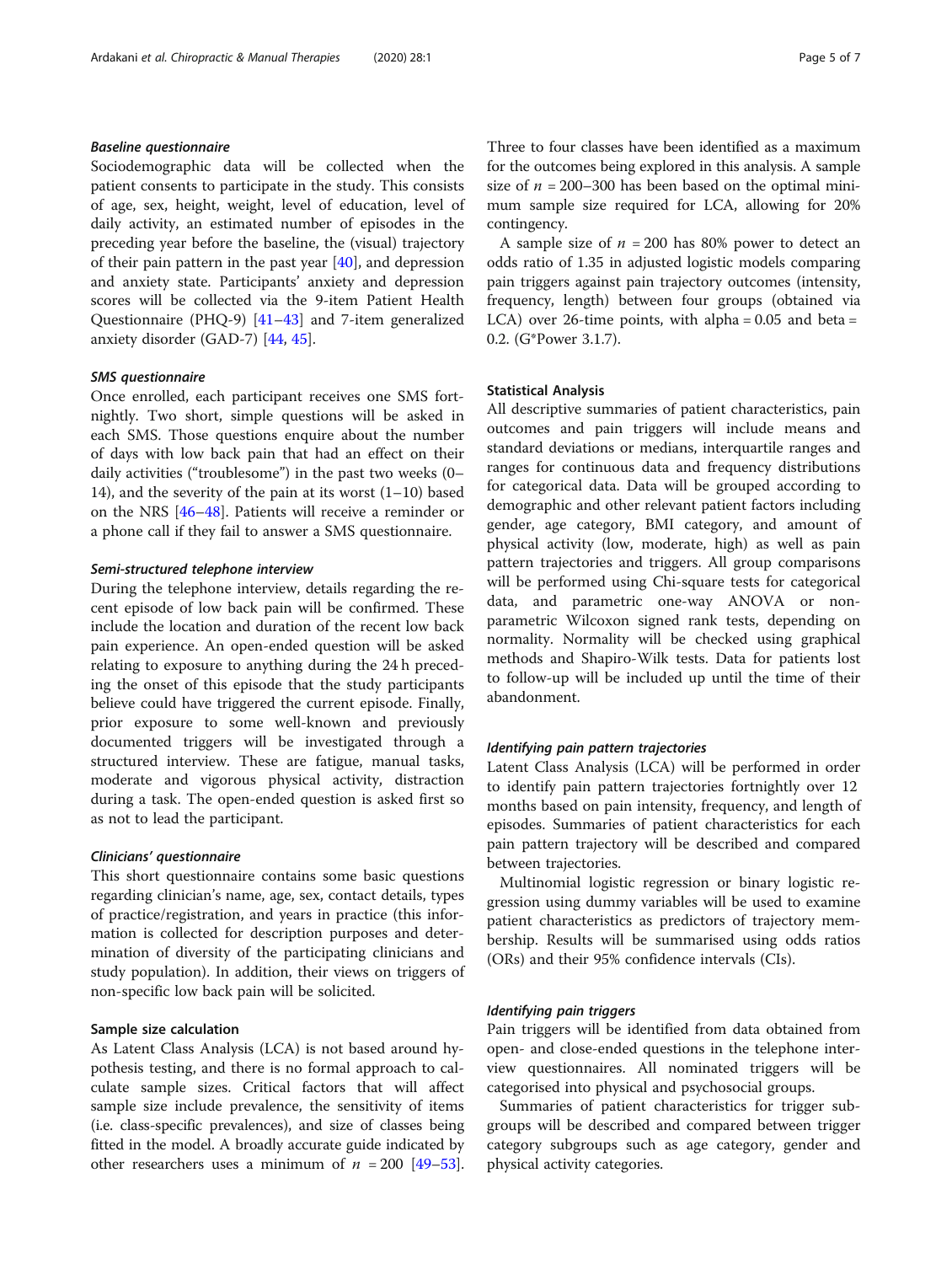<span id="page-6-0"></span>Identifying triggers associated with pain pattern trajectories

Generalised linear mixed models with logit links will be used to explore the associations of individual longitudinal pain triggers with pain pattern trajectories. Significant prognostic associations between individual pain triggers and pain pattern trajectories will be identified in adjusted models that will include relevant patients' and clinicians' characteristics as covariates. Individual triggers that are significant at  $p < 0.15$  in adjusted models will be entered into multivariable models and compared between trajectory groups in the final model. Results will be summarised using odds ratios (ORs) and their 95% confidence intervals (CIs).

Missing values will be accounted for in the mixed model analyses which uses maximum likelihood estimation methods. However, we require a minimum number of 12 Consecutive followups (six months) for the LCA. Stata I/C version 16.0 (StataCorp LLC, College Station TX) will be used to perform data analyses. All analyses will be 2-tailed, and p-values < 0.05 will be considered statistically significant. Sensitivity analysis will be performed, comparing patients with full follow-up data against patients with partial follow-up data.

# Discussion and perspectives

Upon completion of this project, trajectories of LBP in participants with recurrent LBP will be identified and reported. A series of newly identified and pre-identified triggers are likely to be found. Any prognostic association between triggers for the different trajectories will be described as will the association between the trajectories and a series of potential moderators on the assumption that they will differ between trajectory subgroups.

Since no treatment has been found to be significantly superior or even better than placebo in the management of non-specific LBP thus far, it may be useful to consider LBP as a chronic condition with concomitant triggers. Therefore, an effective prevention plan and management opportunity might be achieved by dealing with the LBP triggers and trajectories as this may create the possibility of moving the responsibility of care to the patients using education and secondary prevention. It is predicated on the ability of patients being able to recognise the triggers [[38\]](#page-7-0) and these triggers to be avoidable.

It is anticipated that outcome yielded from a study in which chronic recurrent LBP sufferers are followed for a longer period, and triggers are identified for every single episode, would offer more reliable preventive measures, management strategies and understanding of prognosis since the association between trajectories and triggers will be recognised.

# Sources of bias

Potential sources of bias and error in this study are:

- Patients' preconceived ideas of triggers
- Patients' opinions affected by their treating clinicians' opinions
- Predominantly chiropractic patients may be different from the broader population of back pain sufferers

Additionally, in this study, we will be comparing different individuals on the basis of their characteristics and also their physical and psychological triggers for their pain outcomes. This leaves some unmeasured factors that could potentially lead to bias.

## Abbreviations

LBP: Low back pain; LCA: Latent class analysis; RF: Risk factor

#### Acknowledgements

Not applicable.

# Authors' contributions

EA, CLY, AJ, and BW were all responsible for the study design. EA and CLY developed the initial draft. CLY, AJ, and BW were responsible for reviewing and redrafting the final manuscript. All authors contributed to, read and approved the final manuscript.

# Funding

Not applicable.

# Availability of data and materials

Not applicable.

#### Ethics approval and consent to participate

The study was approved by the Murdoch University human research and ethics committee. The project approval number is 2019/034.

#### Consent for publication

Not applicable.

#### Competing interests

Associate Professor Bruce Walker AM is the Editor-in-Chief of Chiropractic & Manual Therapies and Professor Charlotte Leboeuf-Yde is a senior editorial advisor to the same journal. Both were blinded to review and played no part in the editorial management of this submission.

#### Author details

<sup>1</sup>College of Science, Health, Engineering, and Education, Murdoch University Murdoch, 90 South St, Murdoch, Perth, Western Australia 6150. <sup>2</sup>Institute for Regional Health Research, University of Southern Denmark, Odense, Denmark. <sup>3</sup>School of Physiotherapy and Exercise Science, Curtin University, Bentley, Australia.

#### Received: 13 May 2019 Accepted: 23 December 2019 Published online: 16 January 2020

#### References

- 1. Murray CJL, Lopez AD. Measuring the global burden of disease. N Engl J Med. 2013;369(5):448–57.
- 2. Hoy D, et al. A systematic review of the global prevalence of low back pain. Arthritis Rheum. 2012;64(6):2028–37.
- Andersson GBJ. Epidemiological features of chronic low-back pain. Lancet. 1999;354(9178):581–5.
- 4. WHO. The burden of musculoskeletal conditions at the start of the new millennium. World Health Organ Tech Rep Ser. 2003;919:i-x, 1–218 back cover
- 5. Walker BF, Muller R, Grant WD. Low Back pain in Australian adults. Prevalence and associated disability. J Manip Physiol Ther. 2004;27(4): 238–44.
- 6. Walker BF. The prevalence of low back pain: a systematic review of the literature from 1966 to 1998. J Spinal Disord. 2000;13(3):205–17.